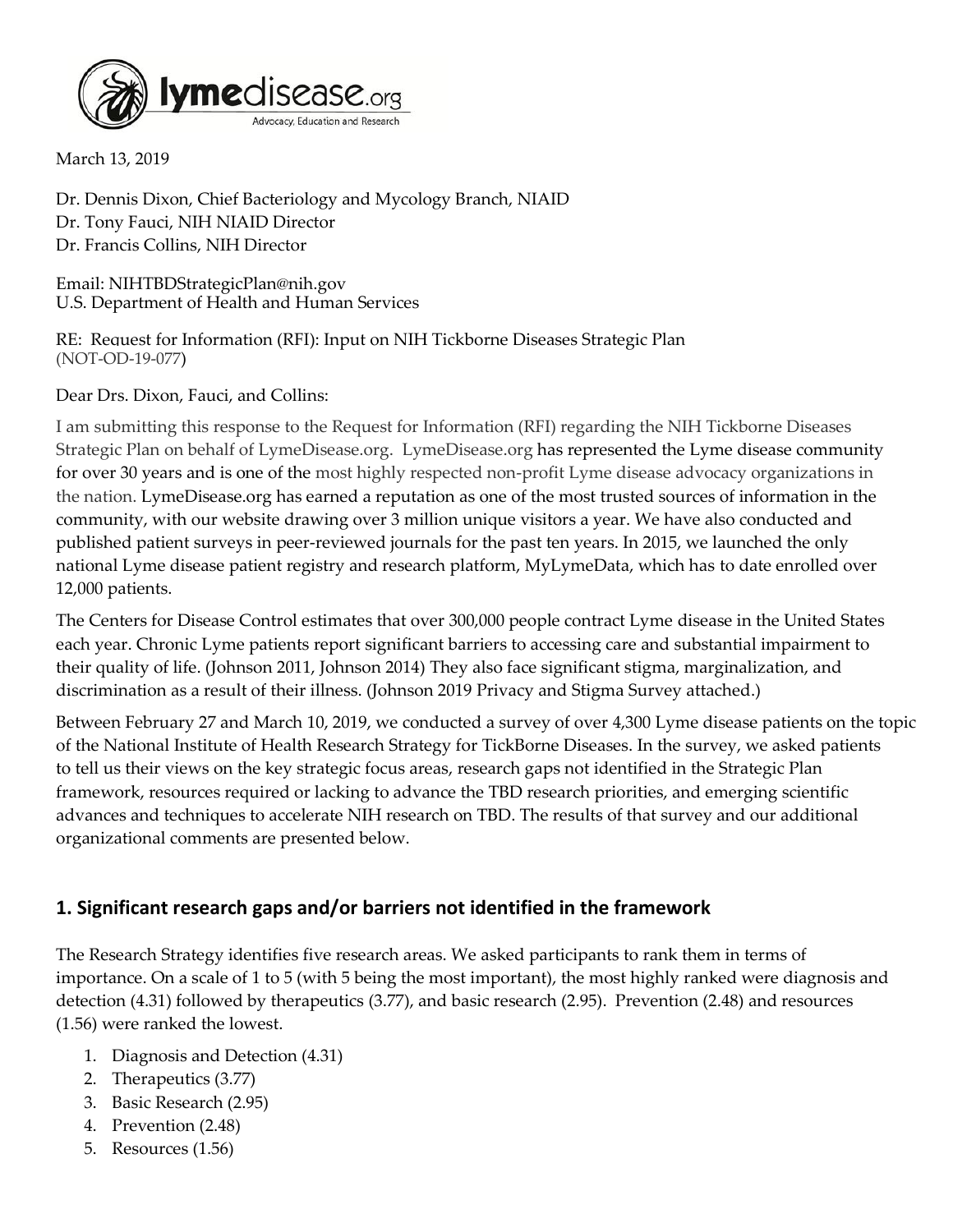While there has been a focus on the diagnosis and treatment of acute Lyme disease, LymeDisease.org believes that the NIH Research Strategy needs to dedicate substantial efforts in this arena to both late Lyme disease (where the illness goes untreated for six months after symptom onset) and chronic Lyme disease (previously treated Lyme disease that remains symptomatic for at least six months after treatment). Therefore, we believe the most urgent priorities should be diagnostic and treatment approaches for late/chronic Lyme disease.

In the MyLymeData patient registry (which includes over 12,000 participants), most patients list their current stage of disease as chronic Lyme disease and 70% report that they were not diagnosed until they had late stage Lyme disease. This suggests that most patients were not diagnosed early when treatments are more likely to be effective. To our knowledge there have been no studies on the best treatment approach for patients diagnosed when they have late stage Lyme disease. In addition, there is no diagnostic test that can determine whether treatment has been curative, i.e. eradicated the bacterial infection.

Over 99% of NIH Survey respondents said that the Research Strategy should emphasize improving diagnostic tests for both late and chronic Lyme disease. The same percentage also identified improving treatment approaches for both late and chronic Lyme disease as a key priority as well as developing more effective treatments for early Lyme disease to prevent progression to chronic Lyme disease.

**Recommendation: Diagnosis and treatment should be the top priorities in the research strategy and both of these areas should dedicate a significant portion of their efforts toward late and chronic Lyme disease. We also need to develop more effective treatments for early Lyme disease to prevent the development of chronic Lyme disease.**

## **2. Resources required or lacking to advance the TBD research priorities**

**Increasing Research Funding for Lyme Disease.** Lyme disease is the number one reported vector-borne disease in the United States. According to CDC surveillance data, 36,429 cases were reported in 2016 compared to 96,075 total cases of vector-borne disease. (CDC MMWR 2018) But while Lyme disease accounts for 38% of the total case counts for vector-borne diseases, it receives only 4% of the funding allotted to vector-borne diseases: \$21 million compared to \$534 for vector-borne diseases. (NIH Funding Estimates 2018)

## **Recommendation: Lyme disease funding needs to be increased to 38% of total vector-borne disease funding, to be commensurate with the magnitude of the disease burden.**

**Research Funding Grant Panel**. To ensure that research priorities are patient-centered and reflect the needs of patients with chronic Lyme disease and the physicians who treat them, decision-making groups should include representation of both patients and physicians to select and prioritize research funding decisions. NIH Survey respondents regarded the need for patient (96%) and physician representation (98%) on such research funding groups as either extremely or very important.

Respondents regarded having lived experience with chronic Lyme disease (either as a patient or caregiver) as a fundamental requisite to be able to provide meaningful representation. A majority also believed that representatives who were nominated, vetted, or supported by widely recognized patient advocacy groups deemed trustworthy by the community (Trusted PAGs) would provide meaningful representation. In contrast, respondents regarded as token representatives people who have no lived experience with chronic Lyme disease, applicants objected to by the community, or those who only had experience with acute disease. LymeDisease.org also believes it is extremely important that there be two or more representatives to guard against tokenism.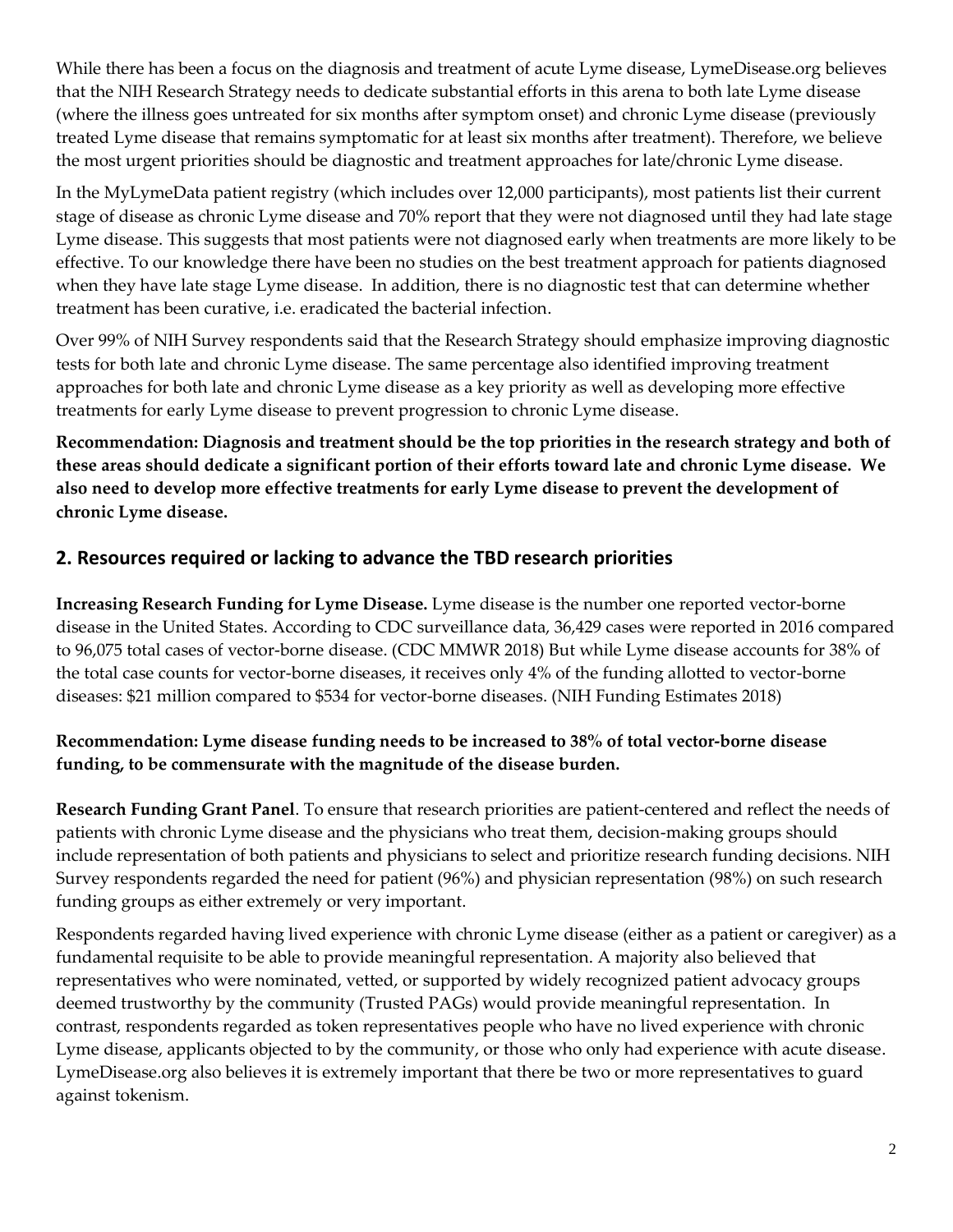**Recommendation: Grant selection and funding groups should include representatives of both chronic Lyme patients and the physicians who treat them. Patient representation should be meaningful, not token. Representatives should have lived experience with chronic Lyme disease and should be nominated, vetted, or receive a letter of support from Trusted PAGs.** 

# **3. Emerging scientific advances or techniques in basic, diagnostic, prevention, or therapeutic research that may accelerate NIH research priorities**

**The Promise of Big Data, Real World Research, and Precision Medicine.** There is a growing recognition that the traditional clinical trial research model is inefficient. The few NIH funded clinical trials in chronic Lyme disease utilized very small samples (ranging from 37 to 129), took 2.5 to 5 years to complete recruitment alone, and excluded 89-99% of the applicants. Trials this exclusionary are not generalizable to the population seen in clinical care. Moreover, they do not address the goals of precision medicine, which seek to identify the specific treatments most likely to improve the health outcome for the individual patient, given his/her unique circumstances and presentation.

Today, innovative research approaches, including our MyLymeData patient registry and research platform (which has enrolled over 12,000 patients), seek to accelerate the pace of research, make it more patientcentered, and develop a learning system of healthcare where research findings are informed by and implemented into real world clinical practice rapidly.

MyLymeData is part of the patient-centered research movement that aims to transform the traditional research hierarchy in which studies are conducted on passive patients into a partnership model between patients and researchers. Unlike traditional trials, patient registries are uniquely suited to:

- Evaluate care as it is actually provided in real-world practice,
- Assess complex treatment patterns and treatment combinations, and
- Evaluate patient outcomes when clinical trials are not practical or are difficult to conduct (for example, when long-term outcomes are important).

This approach is attractive because it advances co-creation of research, promotes patient-centered methods, and develops research capacity. Over 90% of respondents to our NIH Survey believe the NIH Research Strategy should include real world patients, big data techniques, and patient registries like MyLymeData.

## **Recommendation: The NIH Research Strategy should include innovative research approaches, such as big data, real world research, precision medicine and patient-driven registries like MyLymeData.**

**Community Based Participatory Research.** Almost all NIH Survey respondents stated that it was important to increase patient engagement in determining research priorities, research funding and research design and implementation. Community Based Participatory Research (CBPR) approaches seek to provide partnerships between the community and researchers that can strengthen academic–community relationships; ensure relevancy of research questions; increase data collection capacity, analysis, and interpretation; minimize the negative or stigmatizing effects of research on the partners, and enhance program recruitment, sustainability and extension. (Macaulay 2016, CDC 2013, NIH 2018) This approach could help avoid the community stigma and discrimination experienced by chronic Lyme patients. (Johnson 2019 Privacy and Stigma Survey attached.) Some NIH funded research studies have been used to dismiss or diminish patient concerns. (e.g. Klempner 2001) They also have harmed the community by further stigmatizing or marginalizing its members and making it more difficult for patients to obtain care. CBPR promotes the establishment of long-term research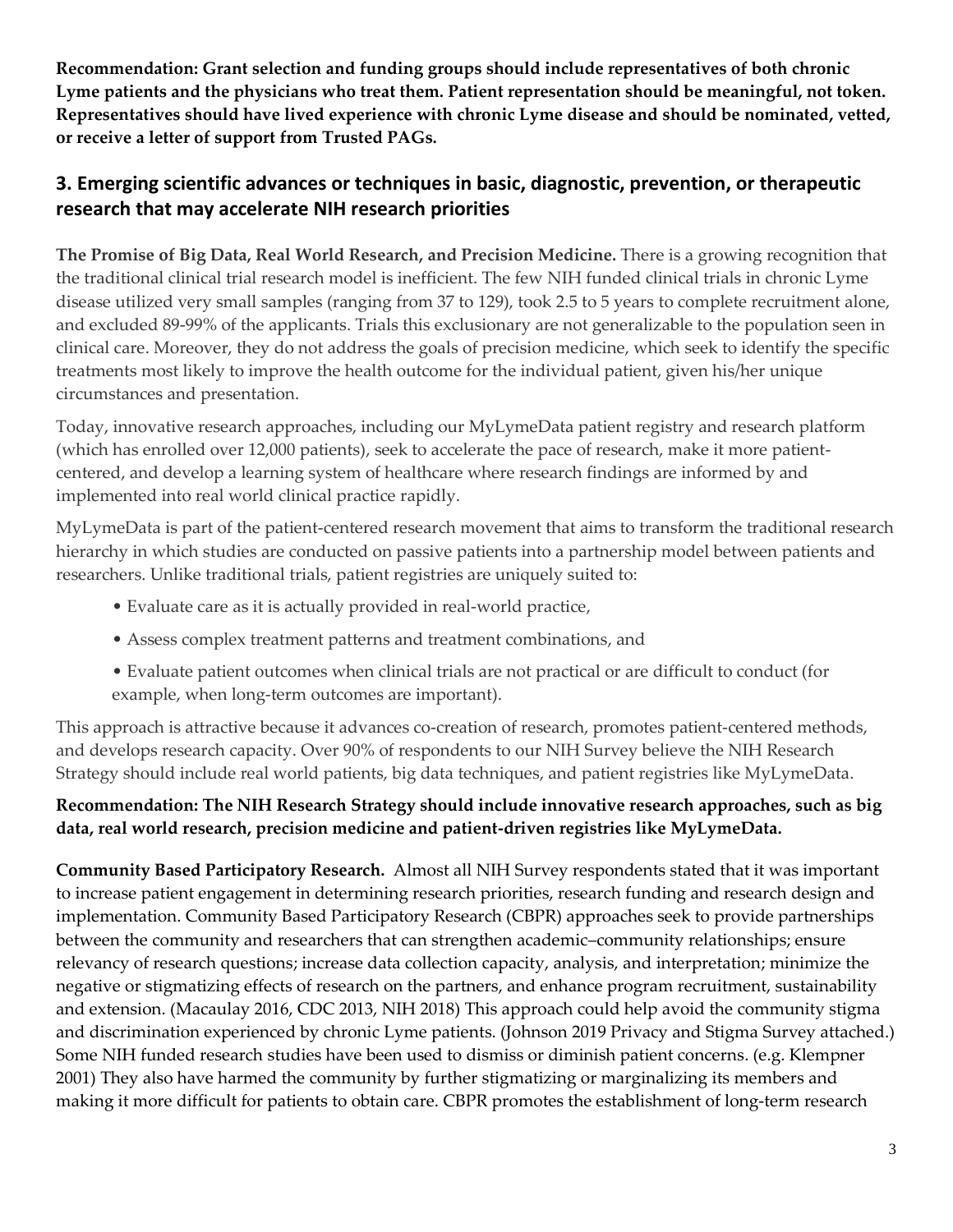relationships to pursue on-going studies and accelerate the research enterprise. When combined with big data and precision medicine, this approach is the most promising to accelerate research in Lyme disease.

## **Recommendation: Future clinical trials should adopt a Community Based Participatory Research approach to ensure research is patient-centered, foster community trust, and develop a research learning system.**

**Other Comments.** We refer those reviewing these comments to our letter attached which provides background information about our NIH Survey, references, and our recent Lyme Disease Stigma and Privacy Survey. We also encourage the NIH to make public all comments submitted under this RFI to ensure process transparency and foster community trust in its findings. We also wish to point to one further comment of great interest to the Lyme disease community—namely the use of nomenclature to describe chronic Lyme disease.

**Nomenclature.** Approximately 60% of respondents to our NIH Survey disapproved of the terminology "Post Treatment Lyme Disease Syndrome" (PTLDS) to characterize patients who do not improve with short-term treatment protocols. The term PTLDS was first proposed in Table 5 of the 2006 Infectious Disease Society of America (IDSA) guidelines and we believe this definition reflects the fact that the guideline panel consisted exclusively of researchers. (Wormser 2006) PTLDS is a narrow, exclusive research definition that has been misapplied to clinical care under the IDSA treatment guidelines, and has resulted in many patients being denied care. Prior to the introduction of the term PTLDS in the IDSA guidelines, a 2006 CDC study used the term "late/chronic Lyme disease" to describe this subset of patients. (Zhang 2006) Research definitions used to recruit patients for NIH clinical treatment trials for chronic Lyme disease excluded between 89-99% of those who applied. Research definitions this exclusionary should not be applied to clinical care.

We asked patients to rank four terms that are commonly used to describe this subset of patients. The results are below, with chronic Lyme disease receiving top billing on a scale of 1-4.

- 1. Chronic Lyme disease (3.20)
- 2. Persistent Lyme disease (2.85)
- 3. Treatment-resistant Lyme disease (2.27)
- 4. Post-Treatment Lyme Disease Syndrome (1.72)

Survey takers were also given an option to suggest an alternative to these terms and many suggested the term "late Lyme disease," which is reminiscent of the prior CDC nomenclature.

**Recommendation: The term PTLDS should be abandoned because it harms patients' ability to receive clinical care. Patients with symptoms persisting six months following a brief antibiotic course should be referred to as having "chronic Lyme disease," "late Lyme disease," or "late/chronic Lyme disease" to avoid clinical harm caused to patients when research disease definitions are conflated with clinical care criteria.**

To summarize, we recommend that the NIH Strategic Plan reflect the following:

- Diagnosis and treatment should be the top priorities in the research strategy, and both of these areas should dedicate a significant portion of their efforts toward late and chronic Lyme disease. We also need to develop more effective treatments for early Lyme disease to prevent the development of chronic Lyme disease.
- Lyme disease funding should be increased so that it constitutes 38% of total vector-borne disease funding, to be commensurate with the magnitude of the disease burden.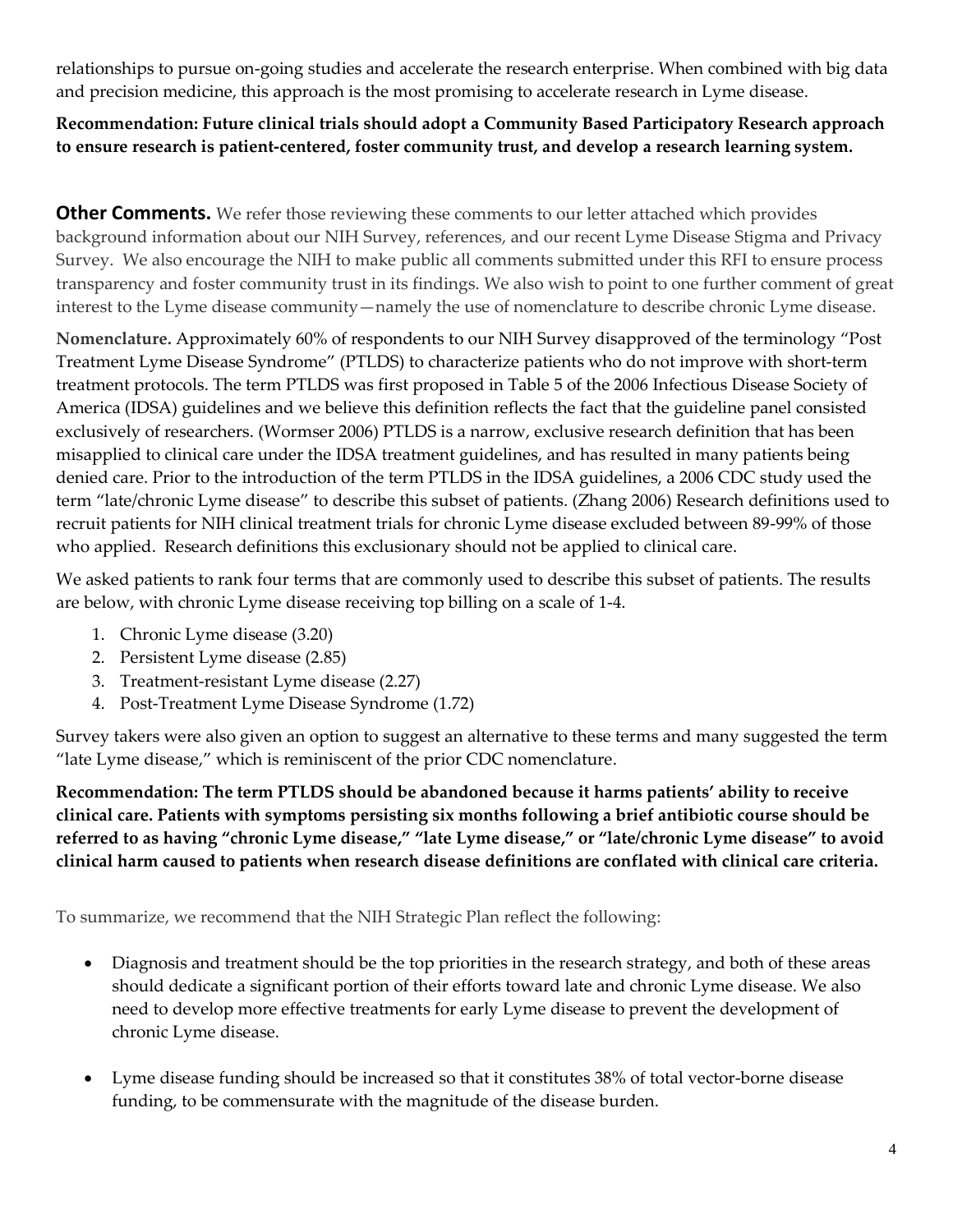- Grant selection and funding groups should include representatives of both chronic Lyme patients and the physicians who treat them. Patient representation should be meaningful, not token. Representatives should have lived experience with chronic Lyme disease and should be nominated, vetted, or receive a letter of support from Trusted PAGs.
- The NIH Research Strategy should include innovative research approaches, such as big data, real world research, precision medicine and patient-driven registries like MyLymeData.
- Future clinical trials should adopt a Community Based Participatory Research approach to ensure research is patient-centered, foster community trust, and develop a research learning system.
- The term PTLDS should be abandoned because it harms patients' ability to receive clinical care. Patients with symptoms persisting six months following a brief antibiotic course should be referred to as having "chronic Lyme disease," "late Lyme disease," or "late/chronic Lyme disease" to avoid clinical harm caused to patients when research disease definitions are conflated with clinical care criteria.

We appreciate the opportunity to submit these comments in response to the Request for Information and would be happy to respond to any questions you may have at **lb**johnson@lymedisease.org.

Very truly yours,

 $991$ 

Lorraine Johnson, JD/MBA CEO LymeDisease.org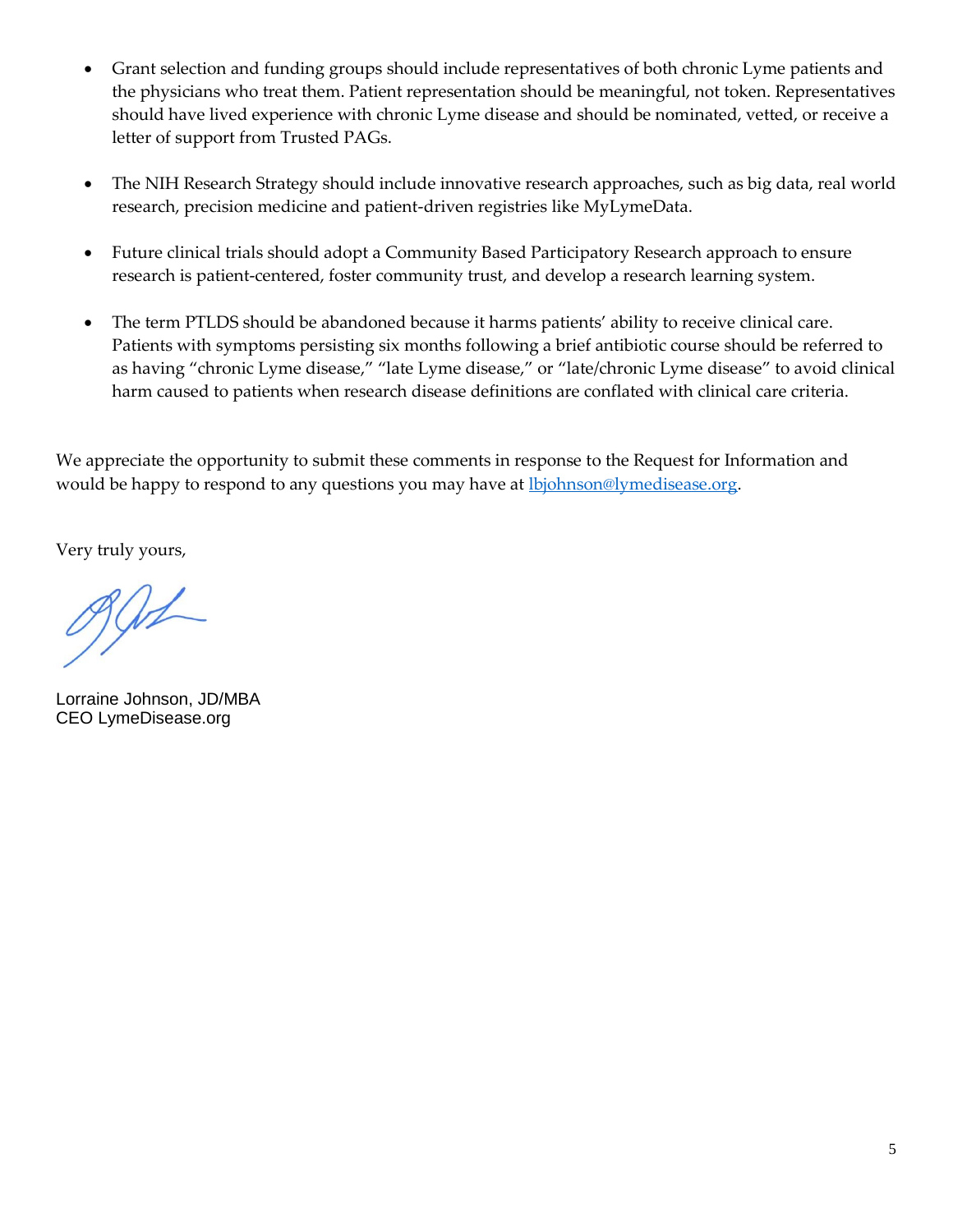CDC, [https://www.cdc.gov/pcd/issues/2013/12\\_0205.htm](https://www.cdc.gov/pcd/issues/2013/12_0205.htm)

CDC MMWR 2018[, https://www.cdc.gov/mmwr/volumes/67/wr/pdfs/mm6717e1-H.pdf](https://www.cdc.gov/mmwr/volumes/67/wr/pdfs/mm6717e1-H.pdf)

Fallon, B.A.; Keilp, J.G.; Corbera, K.M.; Petkova, E.; Britton, C.B.; Dwyer, E.; Slavov, I.; Cheng, J.; Dobkin, J.; Nelson, D.R.; et al. A randomized, placebo-controlled trial of repeated iv antibiotic therapy for Lyme encephalopathy. Neurology 2008, 70, 992–1003.

Johnson L, Aylward A, Stricker RB. Healthcare access and burden of care for patients with Lyme disease: a large United States survey. Health Policy. 2011 Sep;102(1):64-71. Available from: [http://www.ncbi.nlm.nih.gov/pubmed/21676482.](http://www.ncbi.nlm.nih.gov/pubmed/21676482)

Johnson L, Wilcox S, Mankoff J, Stricker RB. Severity of chronic Lyme disease compared to other chronic conditions: a quality of life survey. PeerJ. 2014; 2. Available from: [http://dx.doi.org/10.7717/peerj.322.](http://dx.doi.org/10.7717/peerj.322)

Johnson L, Shapiro M, Mankoff J. Removing the Mask of Average Treatment Effects in Chronic Lyme Disease Research Using Big Data and Subgroup Analysis. Healthcare. 2018;6(4):124. Available from[: http://www.mdpi.com/2227-9032/6/4/124.](http://www.mdpi.com/2227-9032/6/4/124)

Johnson, Lorraine (2019): MyLymeData Stigma and Privacy in Lyme Disease Data: A project of LymeDisease.org 2.11.19.xlsx. figshare. Dataset. [https://doi.org/10.6084/m9.figshare.7704167.](https://doi.org/10.6084/m9.figshare.7704167)

Klempner, M.; Hu, L.; Evans, J.; Schmid, C.; Johnson, G.; Trevino, R.; Norton, D.; Levy, L.; Wall, D.; McCall, J.; et al. Two controlled trials of antibiotic treatment in patients with persistent symptoms and a history of Lyme disease. N. Engl. J. Med. 2001, 345, 85–92.

Krupp, L.B.; Hyman, L.G.; Grimson, R.; Coyle, P.K.; Melville, P.; Ahnn, S.; Dattwyler, R.; Chandler, B. Study and treatment of post Lyme disease (Stop-LD): A randomized double masked clinical trial. Neurology 2003, 60, 1923–1930.

NIH,<https://www.nimhd.nih.gov/programs/extramural/community-based-participatory.html#program-description>

NIH Funding Estimates 2018, [https://report.nih.gov/categorical\\_spending.aspx](https://report.nih.gov/categorical_spending.aspx)

Macaulay AC. Participatory research: What is the history? Has the purpose changed? Family Practice. 2016;34(3):256-8. Available from: [https://dx.doi.org/10.1093/fampra/cmw117.](https://dx.doi.org/10.1093/fampra/cmw117)

Wormser GP, Dattwyler RJ, Shapiro ED, Halperin JJ, Steere AC, Klempner MS, et al. The clinical assessment, treatment, and prevention of Lyme disease, human granulocytic anaplasmosis, and babesiosis: clinical practice guidelines by the Infectious Diseases Society of America. Clin Infect Dis. 2006 Nov 1;43(9):1089-134.

Zhang, X., et al., Economic impact of Lyme disease. Emerg Infect Dis, 2006. 12(4): p. 653-60. Johnson, Lorraine (2019): Stigma and Privacy in Lyme Disease [Preprint]. https://doi.org/10.6084/m9.figshare.7704167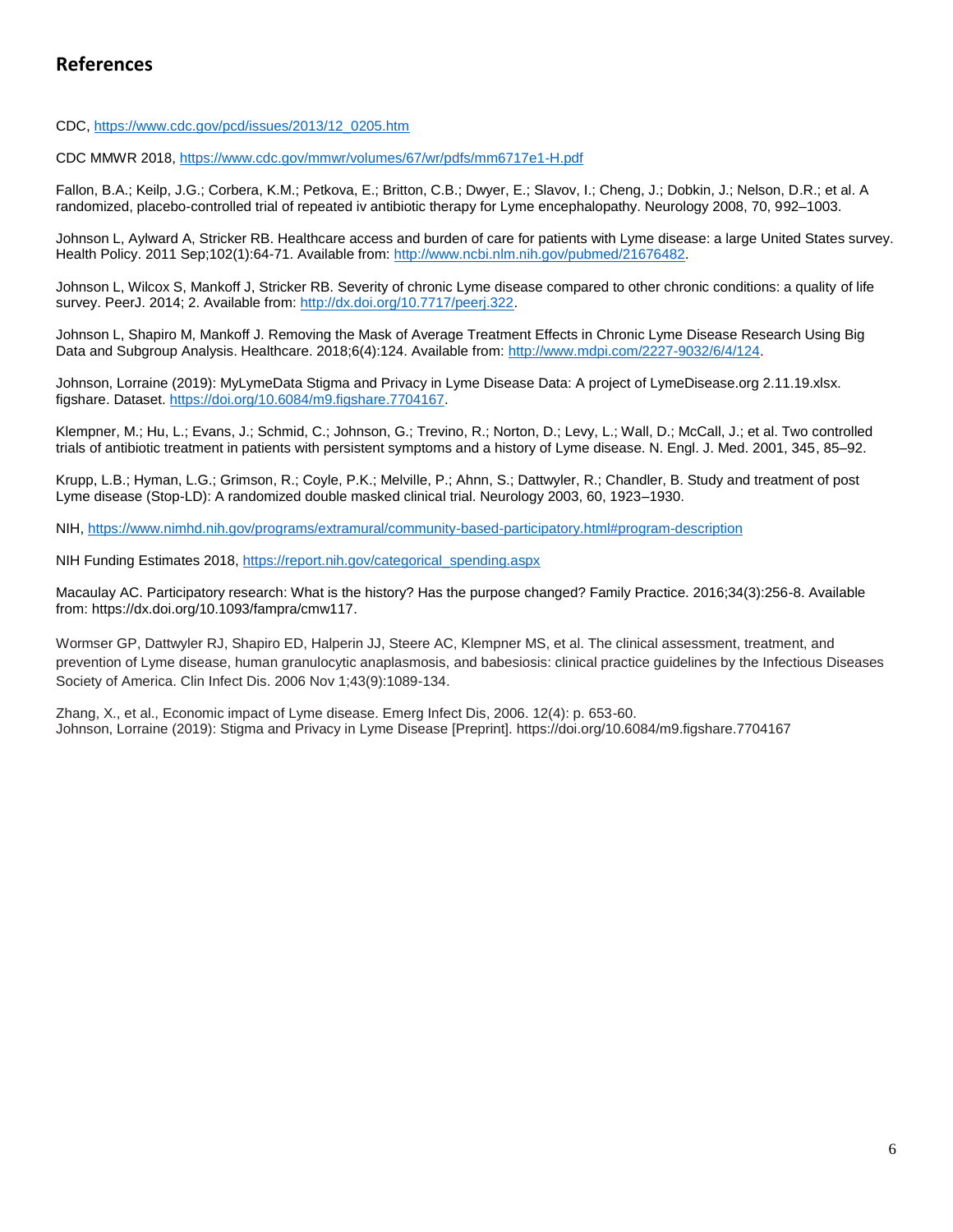

# Stigma and Privacy in Lyme disease

MyLymeData Privacy Survey 2019

According to the Centers for Disease Control, over 300,000 patients annually contract Lyme disease, which is transmitted primarily through the bite of a tick. (CDC 2015) Patients report significant barriers to accessing care and substantial impairment to their quality of life. (Johnson 2011, Johnson 2014) Privacy, stigma, and discrimination are major concerns for the Lyme disease community, particularly for those with chronic Lyme disease.

Between November 5, 2018 and February 2, 2019, we conducted a survey of over 1,900 patients enrolled in the MyLymeData registry on the topic of privacy, data use, trust, discrimination and stigma (Privacy Survey). The results of that survey are presented here. The data underlying this fact sheet are publicly available on Figshare. (Johnson 2019)

Most patients (78%) are concerned about privacy in Lyme disease. Survey participants say they face disrespect and discrimination both within and outside the healthcare system and worry that healthcare data might be used to discriminate against them by employers and insurers. While the majority of patients tell their family (57%) or close friends (59%) about their illness, it is far less common to tell co-workers (26%) or casual friends (28%).



### MyLymeData: My Data, My Trust

Unfortunately, like HIV/AIDs, mental health, and hepatitis C, patients with Lyme disease have been medically stigmatized and marginalized. Because of this, many share legitimate concerns about patient data being used to further stigmatize, diminish, and dismiss their concerns. Some big data projects sell